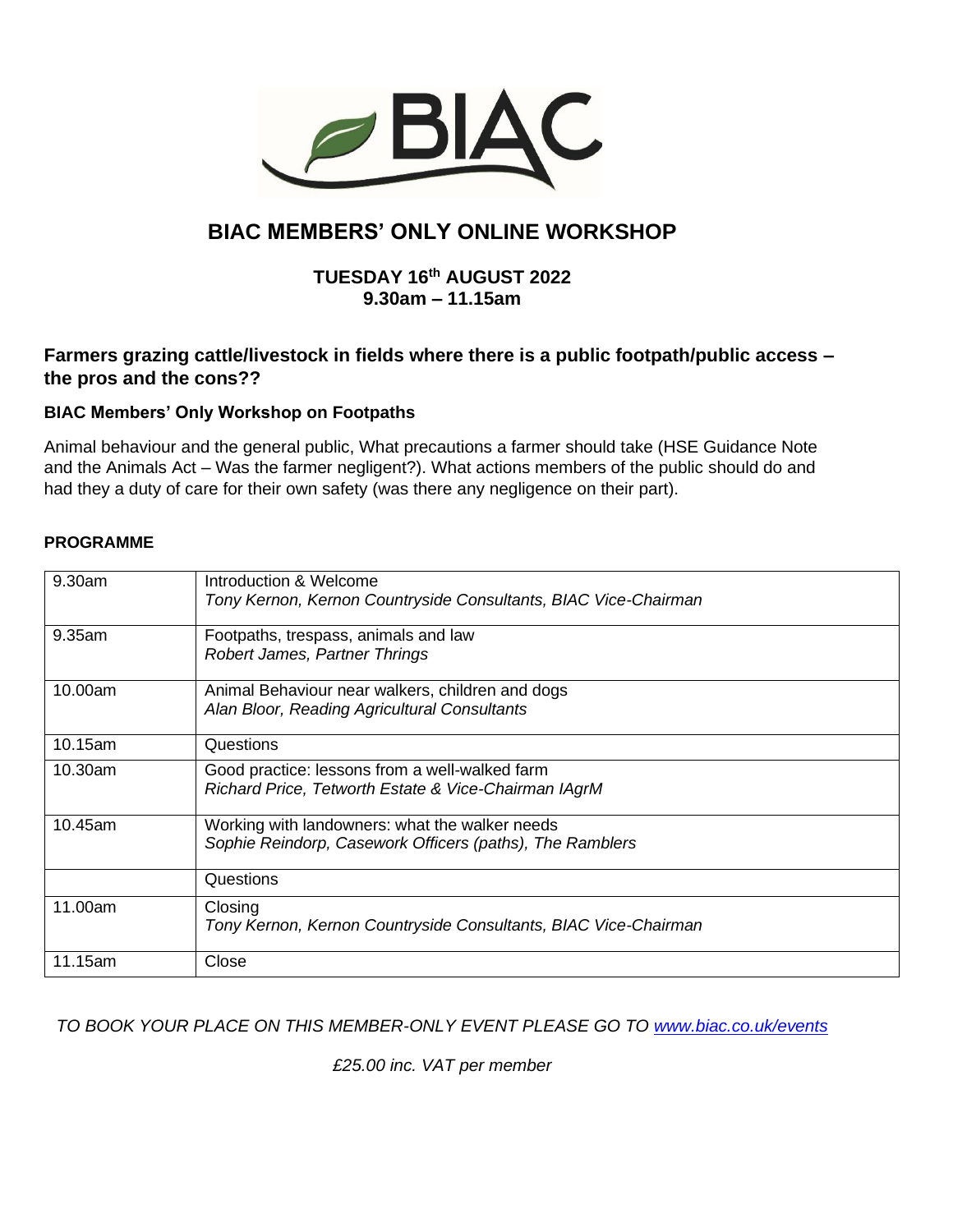

## **ABOUT OUR SPEAKERS**

#### *TONY KERNON*

Tony was BIAC's Chairman for 2020 – 2022. He has specialised in agricultural and equestrian dwellings, buildings, all manner of rural planning work, and inputs to environmental assessments for 35 years. His work takes him across most of England and Wales and he acts for many local planning authorities as well as applicants."



#### *ROBERT JAMES*



Robert is an agricultural litigation partner at Thrings LLP who advises on high-value and complex disputes. Robert's practice centres on a wide range of commercial disputes, land-based disputes and inheritance-type disputes with a particular focus on proprietary estoppel cases and has recently been involved in case before the Supreme Court. Robert is ranked as a leading individual in his field by both Legal 500 and Chambers and Partners respectively.

#### *ALAN BLOOR*

Alan qualified with a BSc (Hons) in Animal Husbandry at Newcastle University and has a practical background in agriculture gained through working on the home dairy farm; as a farm manager on a large 800-hectare Government animal research establishment with three large dairy units, indoor pig unit and sheep flock; working with industry bodies and government departments.

He has experience across a wide range of livestock species: dairy and beef cattle, sheep, pigs, goats, poultry and horses; as well as specialist knowledge of livestock breeding, feeding, production, management, grassland management, animal behaviour and welfare programmes.

Since joining Reading Agricultural Consultants in 2001 he has been involved with a wide variety of farming clients involving farm animal housing (milking parlours, cattle races, cubicles, handling and weighing facilities, ventilation and manure handling) and producing business plans. He also carries out agricultural planning appraisals for Local Authorities and farmer clients.



He is instructed by the NFUM and Solicitors to review claims involving financial losses (quantum) in cattle, pigs, sheep and goats, and claims for accidents on farms involving livestock and breakdown in bio-security programmes.

He is instructed by Solicitors to provide Expert Reports for the Court and attendance at Court on accidents involving farm livestock and members of the public in fields where there is a public footpaths or livestock having escaped onto the public highway. In the last three years he has been involved 14 such cases.